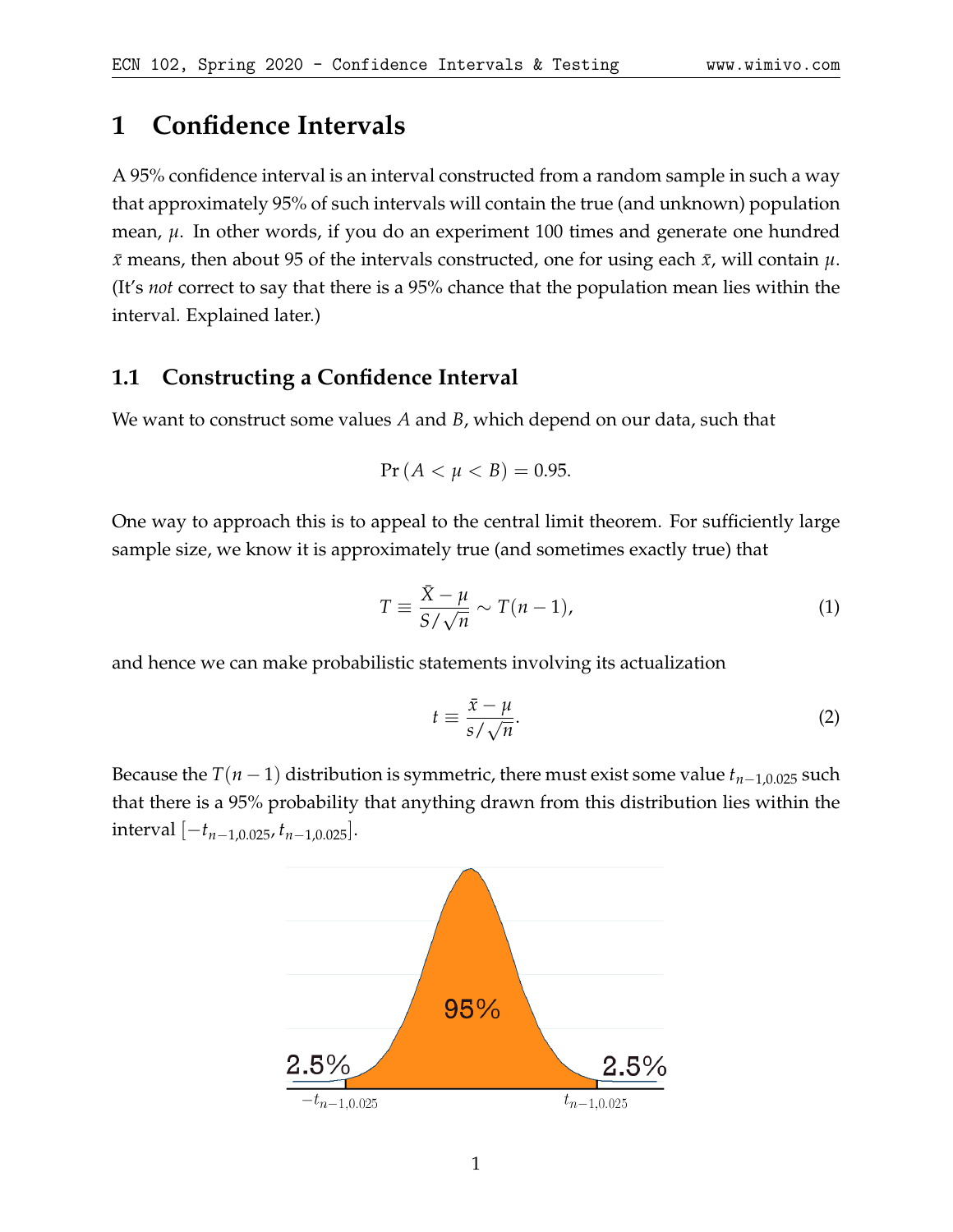Hence we can write

$$
0.95 = \Pr\left(-t_{n-1,0.025} < \frac{\bar{x} - \mu}{s / \sqrt{n}} < t_{n-1,0.025}\right)
$$
\n
$$
= \Pr\left(-t_{n-1,0.025} \times \frac{s}{\sqrt{n}} < \bar{x} - \mu < t_{n-1,0.025} \times \frac{s}{\sqrt{n}}\right)
$$
\n
$$
= \Pr\left(-\bar{x} - t_{n-1,0.025} \times \frac{s}{\sqrt{n}} < -\mu < -\bar{x} + t_{n-1,0.025} \times \frac{s}{\sqrt{n}}\right)
$$
\n
$$
= \Pr\left(\bar{x} + t_{n-1,0.025} \times \frac{s}{\sqrt{n}} > \mu > \bar{x} - t_{n-1,0.025} \times \frac{s}{\sqrt{n}}\right).
$$

The first step multiplied all sides by *s*/ √ *n*. The second step subtracted  $\bar{x}$  from all sides. The third step multiplied all sides by −1 to get *µ* instead of −*µ*.

So we have constructed the 95% confidence interval for *µ*,

$$
\left(\bar{x} - t_{n-1,0.025} \times \frac{s}{\sqrt{n}}, \bar{x} + t_{n-1,0.025} \times \frac{s}{\sqrt{n}}\right).
$$
 (3)

That's the formula to use, and you will be seeing it repeatedly. The Stata command for  $t_{n-1,0.025}$  is invttail(n-1, 0.025), or to actually see the number,

di 
$$
invttail(n-1, 0.025)
$$
.

#### **1.2 Interpretation**

Again, the interpretation is that for  $i = 1, \ldots, 100$  sample means  $\bar{x}_i$ , we expect 95 of the confidence intervals, one constructed for each  $\bar{x}_i$ , to contain  $\mu$ . Of course, we aren't going to calculate 100 sample means in practice – we're going to calculate one sample mean with all of our data. Relative to the specific confidence interval that we actually calculate:

- **Correct Interpretation:** The 95% confidence interval calculated from this sample includes the true population mean *µ* with probability 0.95. *(Notice that the probabilistic statement is about the interval, which is random, but not about*  $\mu$ .)<sup>[1](#page-1-0)</sup>
- **Incorrect Interpretation:** There is a 0.95 probability that  $\mu$  lies within the 95% confidence interval calculated from this sample. *(Notice that the probabilistic statement is about µ, but µ is not random – it's an unknown constant.)*

<span id="page-1-0"></span><sup>&</sup>lt;sup>1</sup>The interpretation is actually even more subtle still. If you are interested, read more [here.](https://newonlinecourses.science.psu.edu/stat414/node/197/) The least controversial interpretation is "we expect 95 percent of the confidence intervals to contain *µ*." Don't dwell too much on this; go with the correct interpretation above.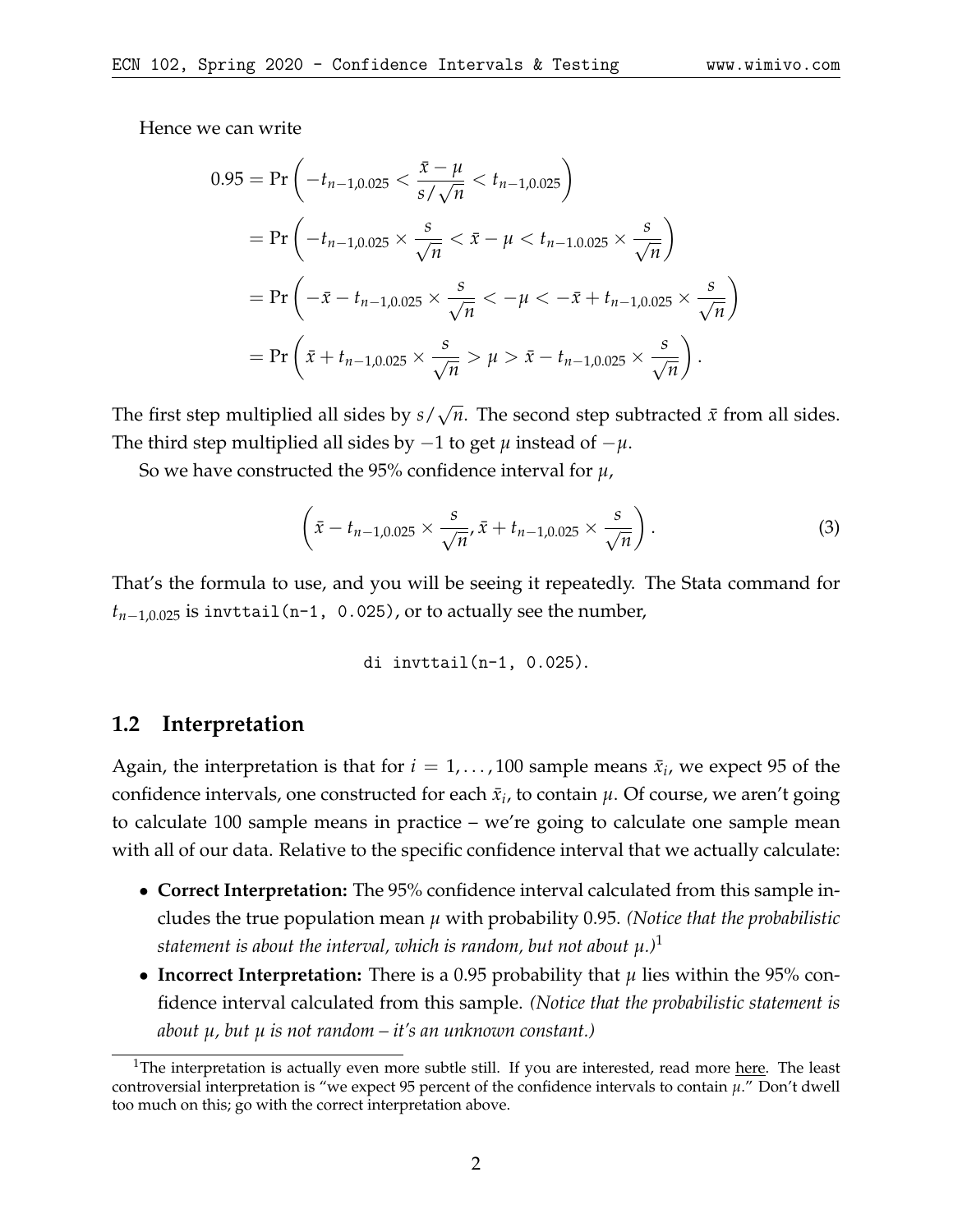Note that less confidence gives a smaller interval. Think back to the interpretation of a confidence interval: a 90% confidence interval means that a *smaller* percentage of constructed intervals will actually contain  $\mu$ , so it makes sense that the corresponding interval is a tighter one. (We're less confident about hitting a smaller target, in a sense. Or another way of thinking about it: to be really confident that the interval contains *µ*, it must be a really big interval.)

# **2 Two-Sided Hypothesis Testing**

Suppose we have some guess about what the population mean  $\mu$  is. If it's a good guess, then intuitively it should be "close" to the sample mean  $\bar{x}$ , because we expect  $\bar{x}$  itself to be "close" to *µ* for a large enough sample size (the law of large numbers). Hypothesis testing is a way of formalizing "closeness."

#### **2.1 Null and Alternative Hypotheses**

We start with a **null hypotheses**. This is our guess for what *µ* is. Let *µ* <sup>∗</sup> be that guess. We express the null hypothesis as

$$
H_0: \mu=\mu^*.
$$

In English: my null hypothesis  $H_0$  is that the population mean  $\mu$  equals my guess  $\mu^*$ .

We need to test the null hypothesis against something – we call this the **alternative hypothesis**. The simplest case is that our guess is wrong, which we express as

$$
H_1: \mu \neq \mu^*.
$$

Here is how the test proceeds in narrative terms. We assume that our guess  $\mu^*$  is true. Then we compute a difference between our guess and the sample mean. If we've made a good guess, then the difference should be nearly zero. If the difference is big (in either positive or negative direction), then our guess was probably bad, so we reject our guess.

#### **2.2 Critical Values and Rejection Region**

Now let's carry the test out. The way to quantify "closeness" is again by appealing to the central limit theorem and using the actualization

$$
t \equiv \frac{\bar{x} - \mu^*}{s / \sqrt{n}},\tag{4}
$$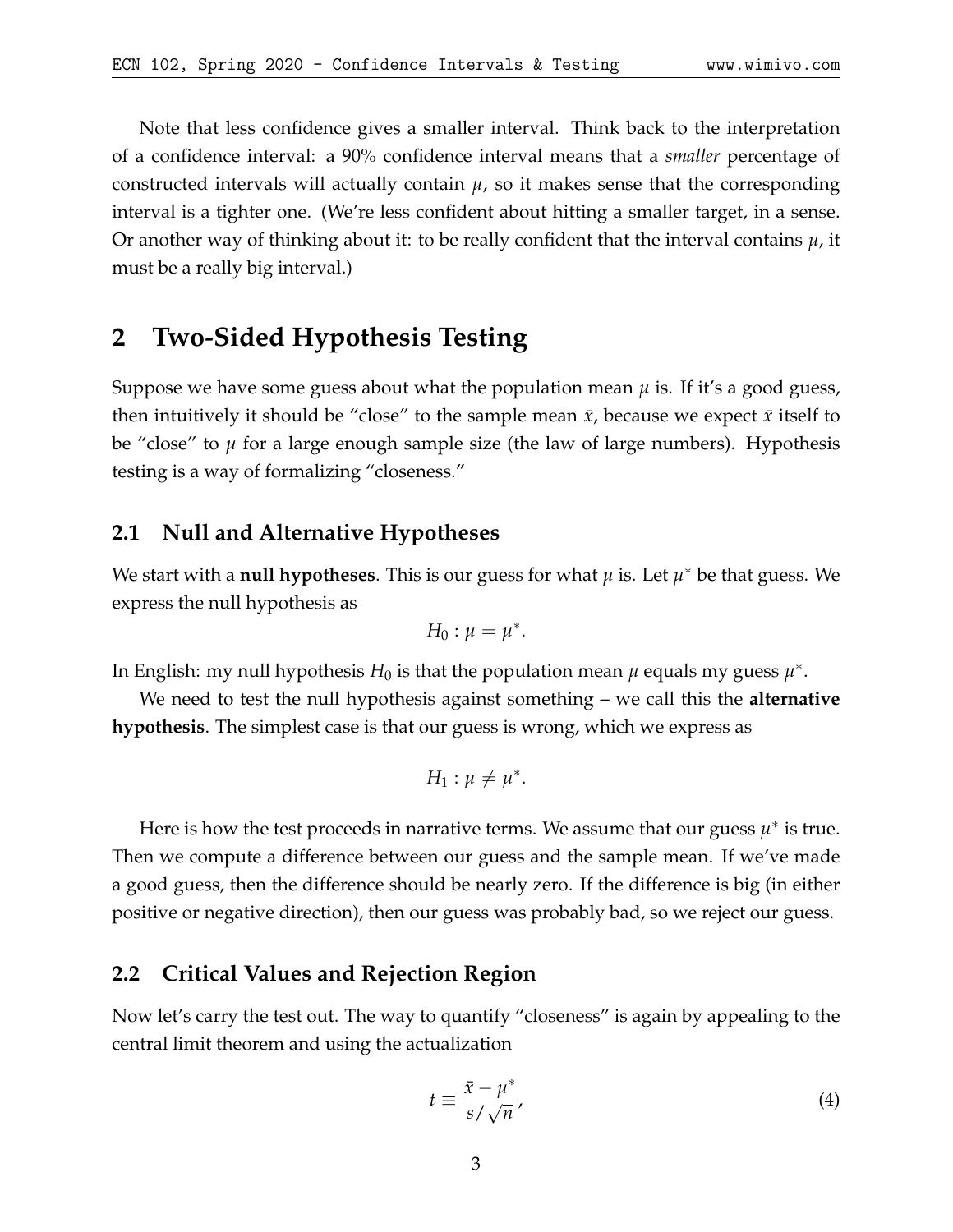where the number *t* is referred to as a t**-statistic**, a specific type of **test statistic**. If the null hypothesis is true, then the *t*-statistic is drawn from the  $T(n-1)$  distribution. By definition, we know that 95% of the draws from a  $T(n-1)$  distribution will fall within the interval

[−*tn*−1,0.025, *tn*−1,0.025].

The numbers  $-t_{n-1,0.025}$  and  $t_{n-1,0.025}$  are called **critical values**. If the test statistic falls beyond the critical values – in the **rejection region** – then we *reject the null at significance level 0.05*. Such is our **rejection rule**.

In English: If my guess is true, then 95% of these test statistics should fall within this interval. But what if my test statistic doesn't lie within this interval? There's only a 5% chance of that actually happening if my guess is actually true, which is pretty unlikely. So my guess is probably bad.

If the guess does lie within the interval, then we *fail to reject the null hypothesis at significance level 0.05*. We never say "we accept" or "we confirm" the null hypothesis due to the logic employed. To illustrate, the following two statements are logically equivalent:

- If the null is true, then *t* is probably close to zero. (If *A*, then *B*.)
- If *t* is not close to zero, then the null is probably not true. (If not *B*, then not *A*.)

The hypothesis procedure assumes that the null is true, which is why we can use the second bullet point as a logical justification to reject the null when *t* is big enough. It *not* logically equivalent, however, to say that

• "If *t* is close to zero, then the null is probably true." **No!** (If *B*, then *A*. **No!**)

In fact, this is a logical error made commonly enough that it has its own name: *affirming the consequent*. Hence the procedure of our test gives no logical grounds for accepting the null; we can either reject or not reject. $2^2$  $2^2$ 

<span id="page-3-0"></span><sup>&</sup>lt;sup>2</sup>Statistics, and much of science more generally, can falsify but not confirm. See: Karl Popper. We can never prove something about the entire population unless we have the entire population of data, which in practice we rarely do. If you have data about 99.9999999% of swans and they are all white, that does not allow you to confirm that 100% of swans are white: you can only be more or less confident, but never totally certain, about the claim that 100% of swans are white. (When the phrase "black swan" was coined, people really didn't think black swans existed, so it was used for statements of supposed impossibility. And then someone eventually found a black swan. Case in point.)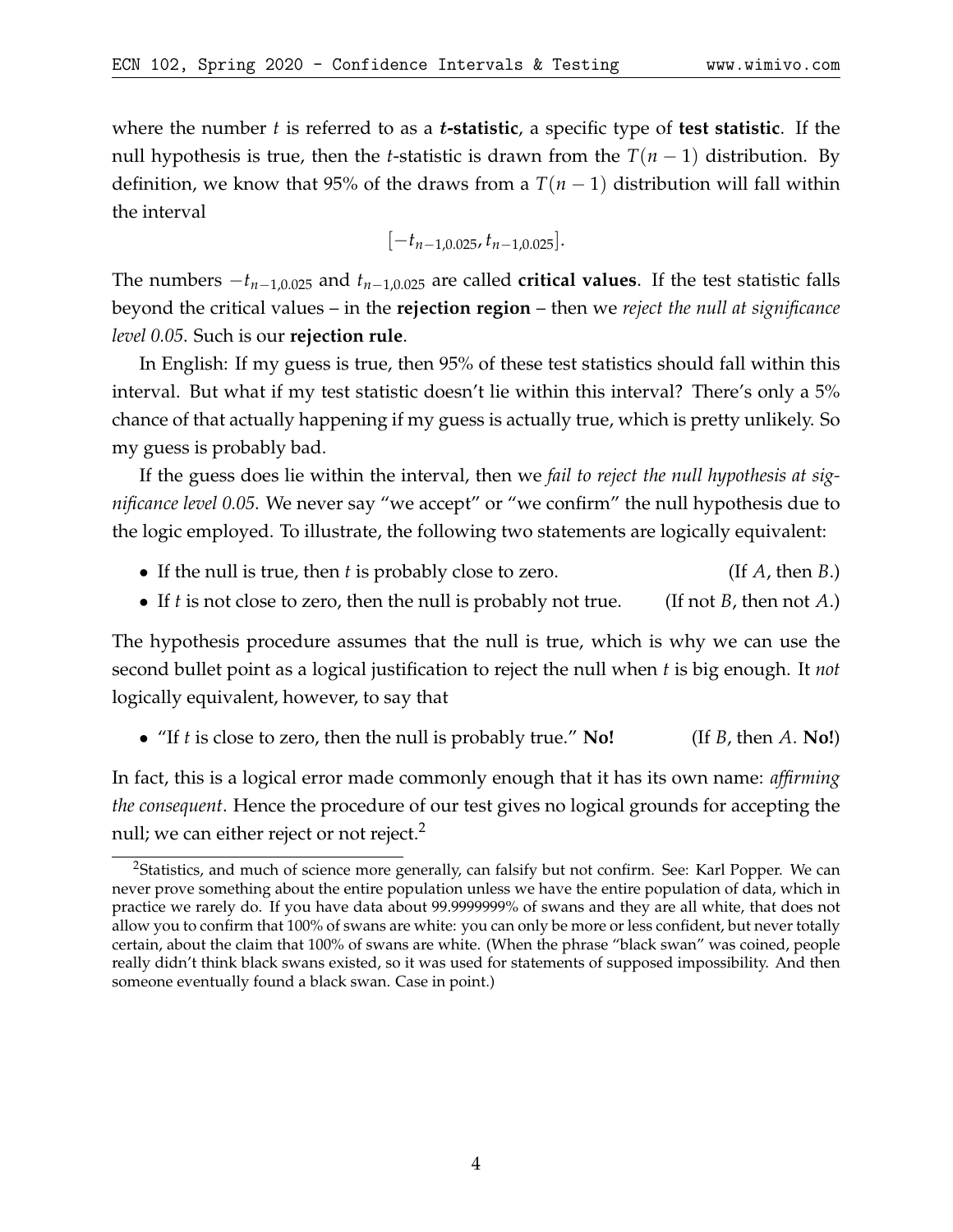

Here's another way to think about it. We're interested in the closeness of our guess to the sample mean. We can use absolute value as the "distance" between the two. If the distance is too big, then we reject the null. Then we can simplify and reject if  $|t|$  > *tn*−1,0.025.

## **2.3** *p***-values**

The *p*-value tells you the probability of observing a number more extreme in magnitude (that is, in either positive or negative direction) than the *t*-statistic you've found, supposing that the null hypothesis is true.

Suppose you calculate your *t*-statistic and find that *t* = −1. What is the probability of getting a random  $T(n-1)$  draw, call it  $T_{n-1}$ , that is greater than  $|t|=1$  in absolute value? It's the probability of drawing less than  $-|1|$  plus the probability of drawing greater than |1|. In pictures, it's the probability of being in the orange region below:



Note that the two tails are identical in mass because  $T(n-1)$  is symmetric about zero, so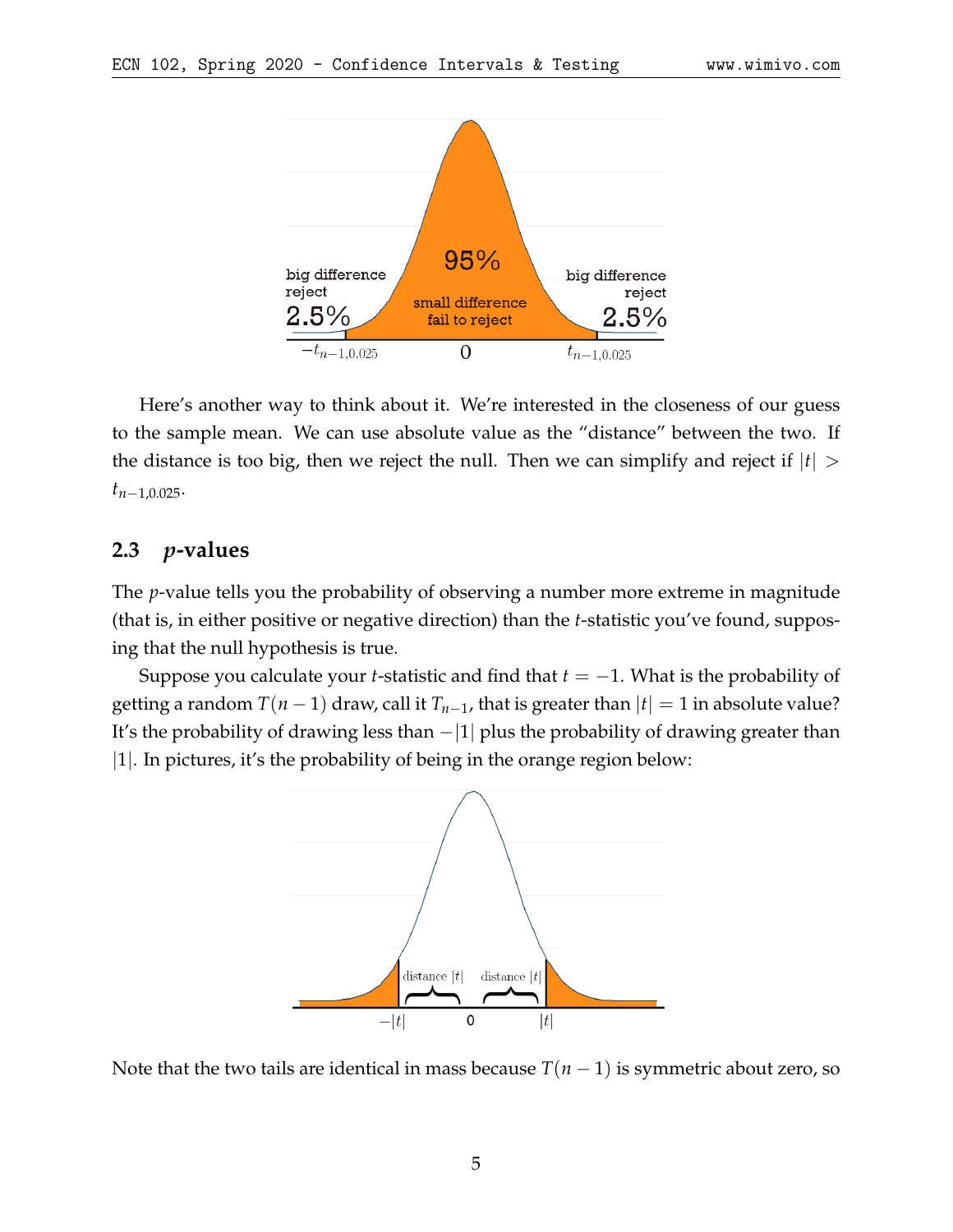we can just calculate one tail and double it. Or to put it in the maths,

$$
p = \Pr(T_{n-1} < -|t|) + \Pr(T_{n-1} > |t|)
$$
\n
$$
= 2 \times \Pr(T_{n-1} > |t|)
$$
\n
$$
= 2 \times \Pr(T_{n-1} < -|t|).
$$

In practice, the equation  $p = 2 \times Pr(T_{n-1} > |t|)$  is the easiest to use, and this number can be found in Stata via command

di 
$$
2*ttail(n-1,t)
$$

Note that a *p*-value less than 0.05 means there's a less than 5% chance of observing the  $\bar{x}$  we've calculated if the null hypothesis is true – a small enough chance that our null is probably wrong. You are able to assert with some confidence that  $\mu^* \neq \mu$ , and your assertion would be **statistically significant**. In other words, we can conclude that  $\mu$  is statistically significantly different from *µ* ∗ .

So we have three completely equivalent rationales for rejecting the null and asserting statistical significance:

- The *t*-statistic, in absolute value, is greater than the critical value *tn*−1,0.025;
- The *p*-value is less than 0.05;
- The value of the null hypothesis  $\mu^*$  does not lie within the 95% confidence interval.

# **3 Errors**

We're dealing with uncertainty, and because there's uncertainty, we might come to the wrong conclusion. We either reject the null or do not reject the null; our decision to reject could be right or wrong; and our decision to not reject could be right or wrong.

#### **3.1 Type I Error**

A **type I error** or **false positive** occurs when a true null is rejected. Think about how a hypothesis test at  $\alpha = 5\%$  significance works. We assume that the null is true. If the null is true, then there's only a 5% probability that we observe a *t*-statistic in the rejection region. We consider that to be sufficiently unlikely, so if we do observe a *t*-statistic in the rejection region, we conclude that the null hypothesis is probably wrong, and so we reject it.